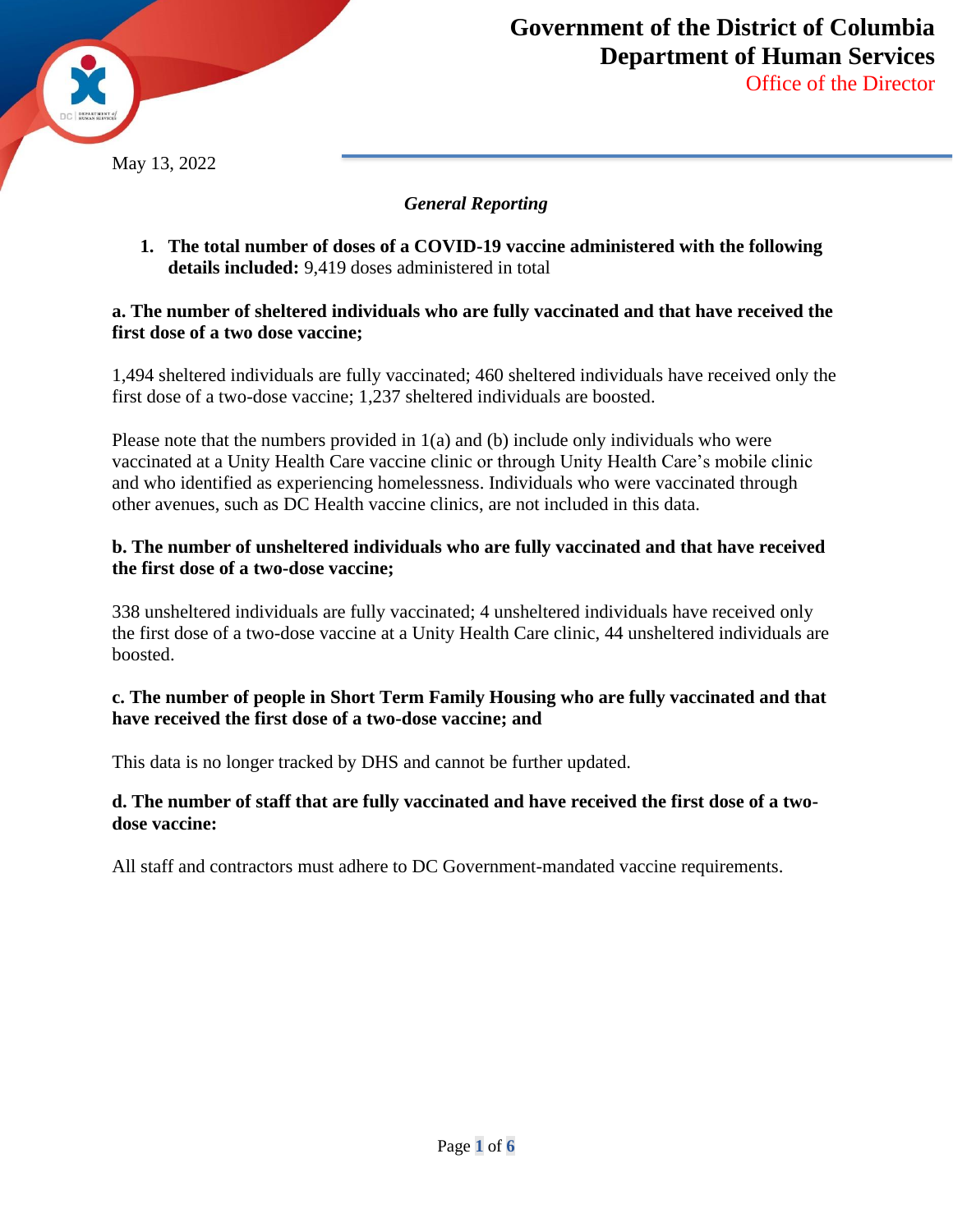**2. A daily census for the two-week reporting period of individuals in the following:** 

**a. PEP-V; and** 

**b. ISAQ.** 

|                        | 4/28 | 4/29 | 4/30 | 5/1 | 5/2 | 5/3      | 5/4      |
|------------------------|------|------|------|-----|-----|----------|----------|
| <b>Hampton Inn</b>     |      | 9    |      | 9   |     |          |          |
|                        | 9    |      | 11   |     | 10  | 8        | 8        |
| <b>Arboretum</b>       | 137  | 137  | 137  | 137 | 142 | 141      | 137      |
|                        |      |      |      |     |     |          |          |
| <b>Holiday Inn*</b>    | 28   | 28   | 28   | 28  | 5   | $\Omega$ | $\theta$ |
|                        |      |      |      |     |     |          |          |
| Fairfield              | 148  | 150  | 150  | 150 | 154 | 153      | 158      |
|                        |      |      |      |     |     |          |          |
| <b>Capitol Skyline</b> | 218  | 231  | 231  | 231 | 238 | 243      | 238      |

|                        | 5/5      | 5/6      | 5/7 | 5/8 | 5/9 | 5/10     | 5/11           |
|------------------------|----------|----------|-----|-----|-----|----------|----------------|
| <b>Hampton Inn</b>     | 8        |          |     | 3   |     |          | $\overline{2}$ |
|                        |          |          | 3   |     | 3   | 3        |                |
| Arboretum              | 136      | 137      | 137 | 137 | 137 | 137      | 136            |
| <b>Holiday Inn</b>     |          | $\theta$ |     |     |     |          |                |
|                        | $\theta$ |          | 0   | 0   | 0   | $\theta$ | $\Omega$       |
| <b>Fairfield</b>       | 165      | 166      | 164 | 165 | 164 | 164      | 164            |
| <b>Capitol Skyline</b> | 237      | 235      |     | 234 | 236 | 235      | 235            |

# ISAQ PEP-V

\*As previously shared with the Committee on Human Services, the Holiday Inn is closing as a PEP-V site. All remaining clients were relocated to an alternate site accordingly.

#### **3. A weekly census for the two-week reporting period of individuals (and or families) in Short Term Family Housing facilities, by location.**

|                 | As of 5/4 | As of 5/11 |
|-----------------|-----------|------------|
| <b>Terrell</b>  | 14        | 15         |
| <b>Brooks</b>   | 17        | 18         |
| <b>Kennedy</b>  | 15        | 15         |
| <b>Sterling</b> | 19        | 16         |
| Aya             | 21        | 22         |
| <b>Horizon</b>  | 13        | 12         |
| <b>Triumph</b>  | 25        | 26         |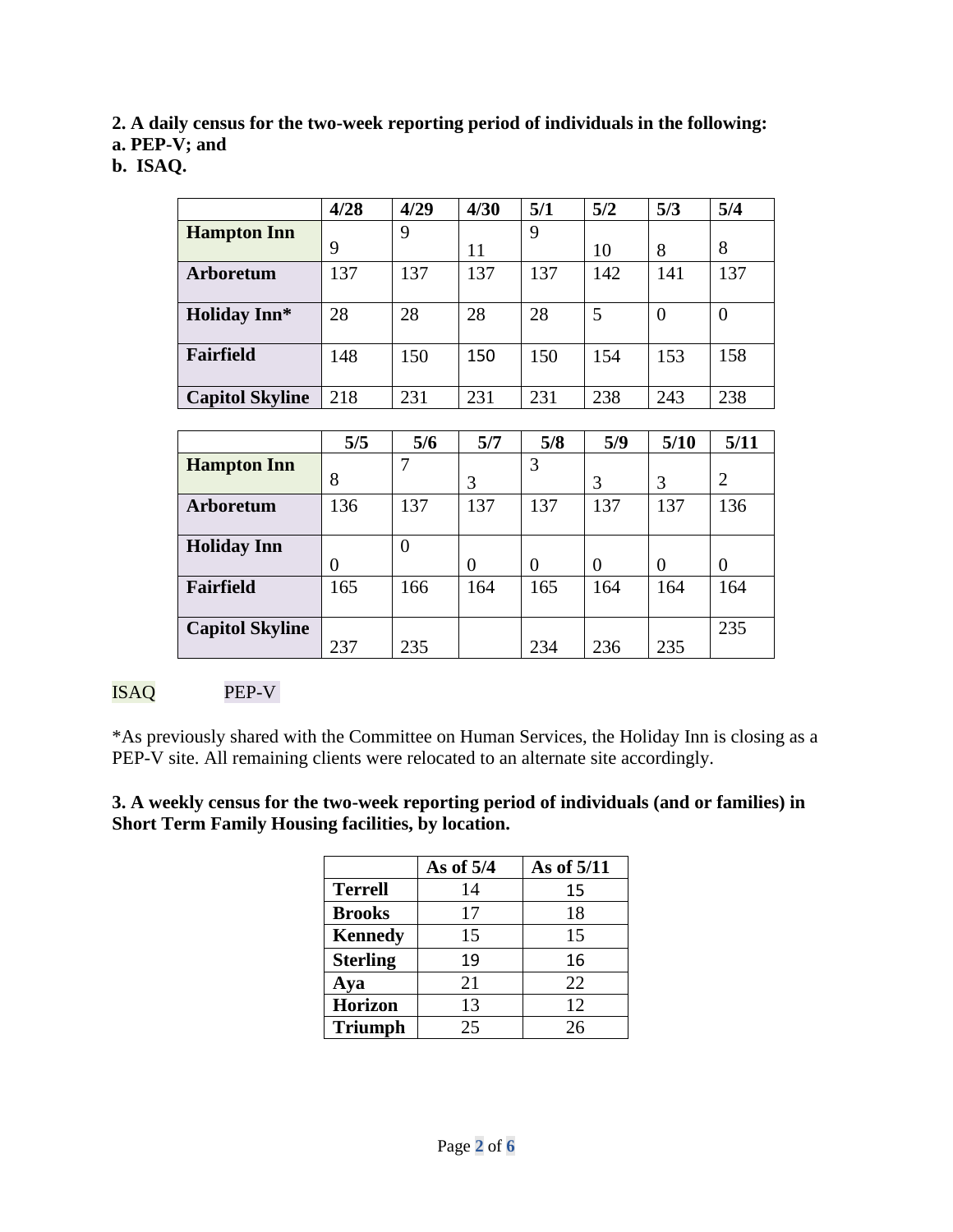**4. A daily census for the two-week reporting period of the number of "turn-aways" from the homeless services shelter system.** 

| 4/28 | 4/29 | 4/30 | E 11 | E IA | E/2<br>J/J | 5/4<br>. ان |
|------|------|------|------|------|------------|-------------|
| ບ    | ت    | ັ    | ◡    |      | u          | ╭           |

| 5/5 | 5/6 | 5 I 7<br>$J_{\ell}$ | 5/8 | 5/9 | 5/10 | 5/11 |
|-----|-----|---------------------|-----|-----|------|------|
|     | J   |                     | U   | u   |      | O    |
|     |     |                     |     |     |      |      |

The above numbers represent individuals only. DHS does not turn away families due to capacity limitations.

#### *STAY DC Reporting*

**\*\*NOTE\*\*** All STAY DC funds have been committed; there are no pending applications. There is no updated information to share since the last report on April 29, 2022 (pasted below for reference). This section will no longer be included in future reports.

## **5. The total number of applications, identified as being initiated by tenants or housing providers, at different points in the application process including:**

- **a. Draft;**
- **b. Application Submitted;**
- **c. Application Pending Match (from tenant or housing provider);**
- **d. Application Under Review;**
- **e. Funding Decision Made; and**
- **f. Award paid and award denied.**

|               | (a)    | $\left(\mathbf{b}\right)$ | (c)   | $(\mathbf{d})$ | (e)    | (f) Paid*     | (f)          |
|---------------|--------|---------------------------|-------|----------------|--------|---------------|--------------|
|               |        |                           |       |                |        |               | Denied**     |
| <b>Tenant</b> | 394    | 61,296                    |       |                | 54,453 | \$276,229,043 | \$45,036,822 |
| HP            | 30,802 | 38,976                    | 9,202 | 3,537          | 24,607 |               |              |

Notes:

- The counts in the table above are not mutually exclusive. An application counted in the App Submitted column is also counted in one of the following columns: App Pending Match, App Under Review, or Funding Decision Made
- The Draft column includes all applications in the Draft stage
- The App Submitted column includes all application stages except Draft, Application Cancelled, and Application Rejected
- The App Pending Match column includes applications in the Awaiting Application Match stage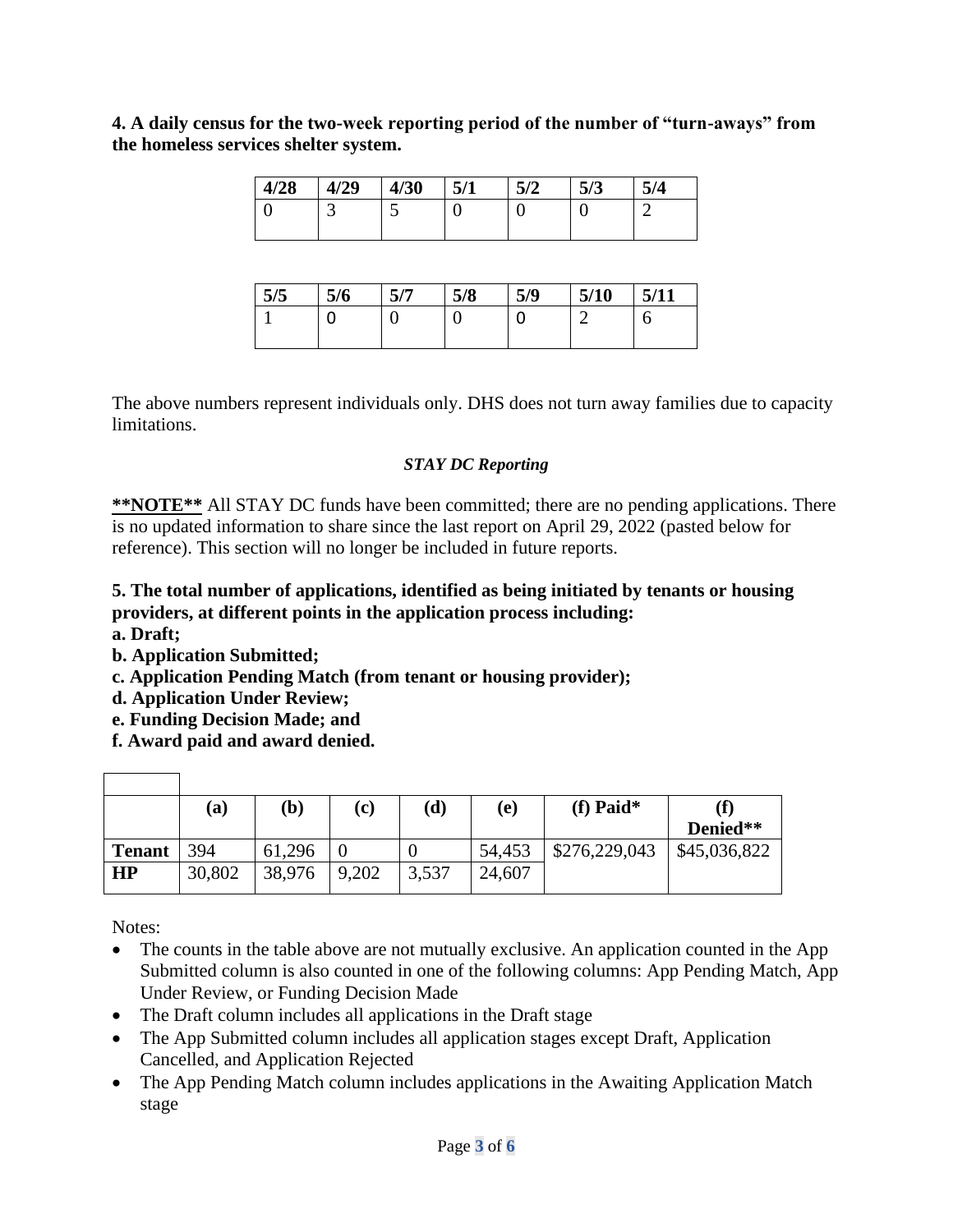- The App Under Review column includes applications in Application Review and QA/QC Review stages
- The Funding Decision Made column includes applications in Funding Decision and Payment stages
- \*The Award Paid includes rent and utilities funds. The rent includes funds paid, sent for payment, and pending payment. The utilities include only the actual amounts paid by the utility. This is a change in the reporting since the last report.
- \*\* The Award Denied is the allocation that has a rejected Funding Decision. DHS is exploring ways to approve applications that currently fall under this category.

### **6. The total number of applications, identified as being initiated by tenants or housing providers, broken down by Ward.**

| <b>Applications by Ward</b> |       |       |       |       |       |        |        |        |                |
|-----------------------------|-------|-------|-------|-------|-------|--------|--------|--------|----------------|
|                             |       |       | لہ    |       |       |        |        |        | <b>Unknown</b> |
| <b>Tenant</b>               | 5,454 | 2,195 | 5,072 | 7,944 | 7,282 | 12,261 | 12,261 | 17,515 | 1,910          |
| <b>HP</b>                   | 3,570 | 1,585 | 1,271 | 3,057 | 5,019 | 4,930  | 7,308  | 10,136 | 2,094          |

Notes:

- This table includes all applications submitted life to date for applications in all stages except Draft and Application Cancelled
- The ward is based on the tenant residence
- Applications where the applicant skipped the USPS validation are counted in the Unknown category
- **7. Total amount of funds requested broken down as follows:**
- **a. Use of the funds (e.g. back rent, future rent, other costs, and utilities); and**

# **b. Recipient of funds (i.e. tenant or housing provider).**

We only collect information for Rent and Utilities, as reflected below.

| <b>Requested Funds by Type</b> |               |                  |  |  |  |
|--------------------------------|---------------|------------------|--|--|--|
|                                | Rent          | <b>Utilities</b> |  |  |  |
| <b>Tenant</b>                  | \$290,546,877 | \$34,822,980     |  |  |  |
| <b>HP</b>                      | \$258,909,773 | N/A              |  |  |  |

Note: Table above includes requested funds for applications in all stages except Draft and Application Cancelled. This will include requested funds associated with applications that have been paid.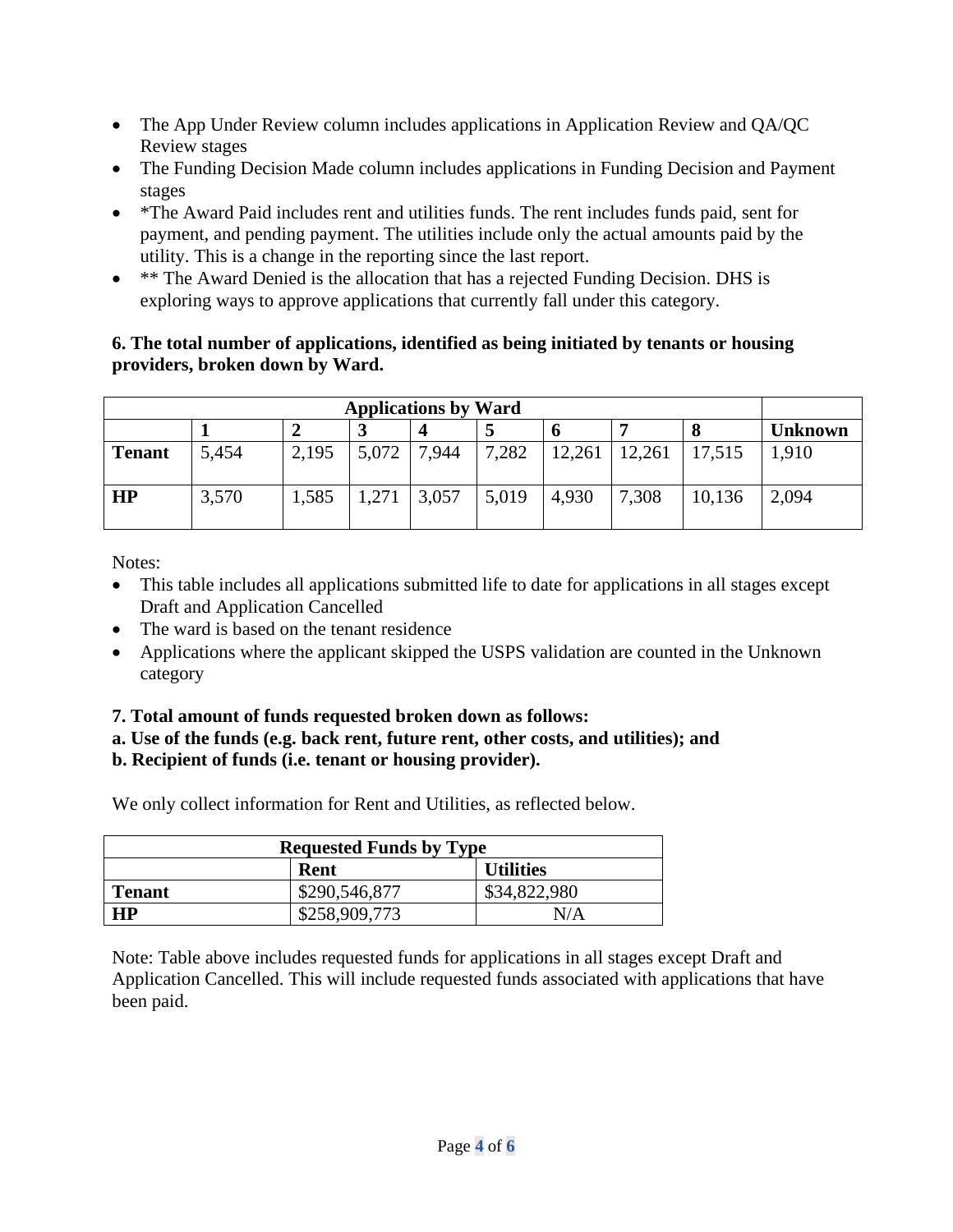- **8. Total amount of funds awarded broken down as follows:**
- **a. Use of the funds (e.g. back rent, future rent, other costs, and utilities); and**
- **b. Recipient of funds (i.e. tenant or housing provider).**

| <b>Awarded Funds by Type</b> |               |                  |  |  |
|------------------------------|---------------|------------------|--|--|
|                              | Rent          | <b>Utilities</b> |  |  |
| <b>Tenant</b>                | \$91,734,791  | \$17,774,136     |  |  |
| HP                           | \$166,720,117 | N/A              |  |  |
| <b>Total</b>                 | \$258,454,908 | \$17,774,136     |  |  |
| <b>Total Households</b>      | 34,973        | 15,686           |  |  |

Notes:

- Rent funds shown in table above includes rent funds paid, sent for payment, and pending payment.
- Given that the utilities are reviewing and potentially adjusting utility payments prior to payment, the Utilities metric above has changed since last report to only include the amount actually paid by the utility. The previously reported metric included awarded utilities not yet confirmed by the utility providers.
- For households with utility-only assistance, that could include more than one utility paid.

#### **9. The average amount of funds awarded for each use (e.g. back rent, future rent, other costs, and utilities).**

| <b>Average Awarded Funds by Type</b> |         |  |  |  |
|--------------------------------------|---------|--|--|--|
| <b>Type</b>                          | Average |  |  |  |
| Rent                                 | \$5,196 |  |  |  |
| Gas                                  | \$515   |  |  |  |
| Water                                | \$989   |  |  |  |
| Electricity                          | \$823   |  |  |  |

Note: Average shown in table above is calculated based on funds paid, sent for payment, and pending.

#### **10. Total number of applications denied to date, broken down by reason for denial.**

Below are the application categories that did not pass the initial review. The District requests additional documentations or self-attestation from the applicants before making a final denial decision.

| <b>Housing Provider Family</b>          |       |
|-----------------------------------------|-------|
| Income Exceeds 80% AMI                  | 577   |
| Missing Documentation – Proof of Income | 5,397 |
| Missing Documentation – Utility         | 282   |
| Missing Information – Household Members | 222   |
| Missing Information – Housing Provider  | 1,055 |